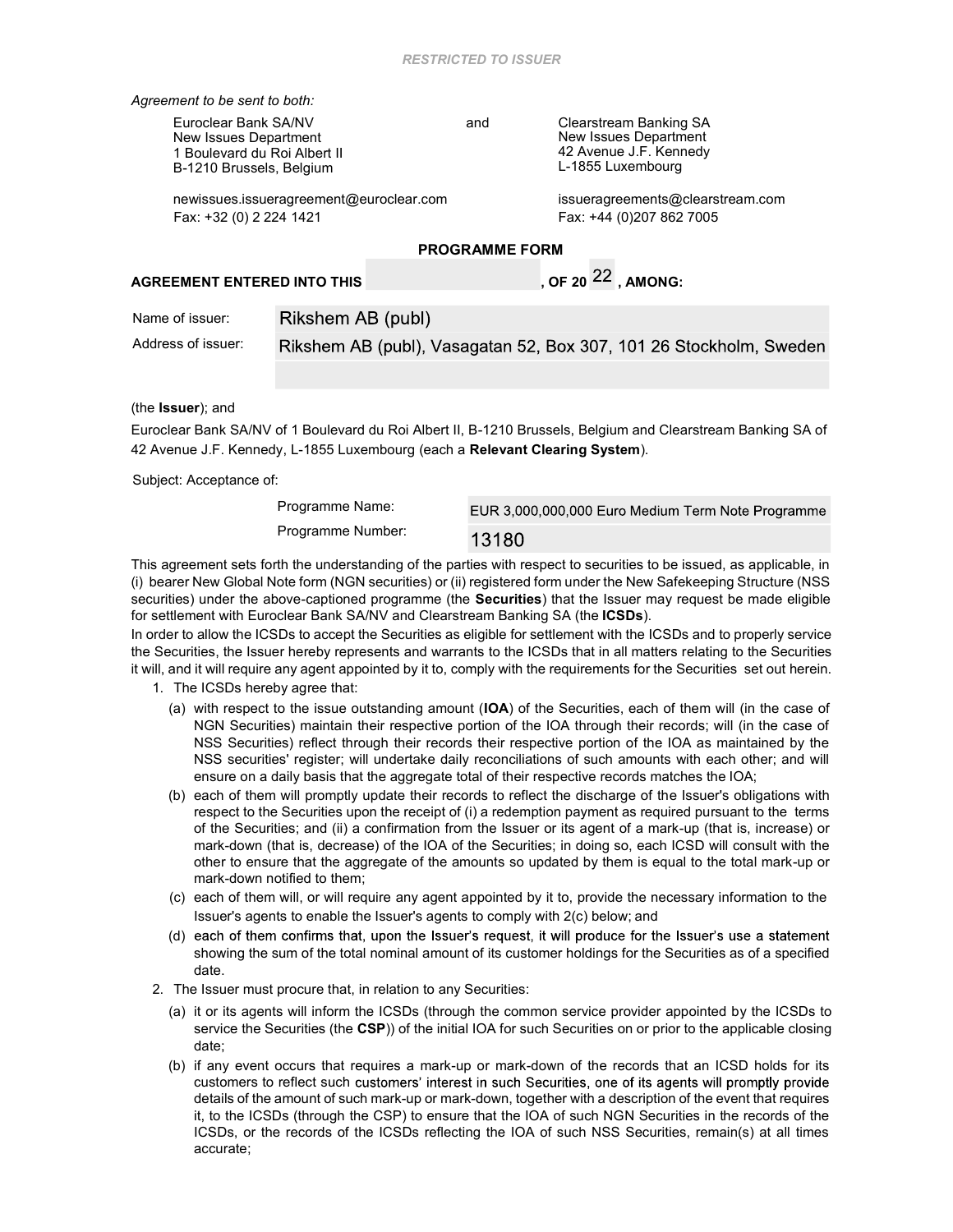- (c) it or its agents will at least monthly perform a reconciliation process with the ICSDs (through the CSP) with respect to the IOA for such securities and will promptly inform the ICSDs (through the CSP) of any discrepancies;
- (d) it or its agents will promptly assist the ICSDs (through the CSP) in resolving any discrepancy identified in the IOA of such NGN Securities or in the records reflecting the IOA of such NSS Securities;
- (e) it or its agents will promptly provide to the ICSDs (through the CSP) details of all amounts paid under the Securities (or, where the Securities provide for delivery of assets other than cash, of the assets so delivered);
- (f) it or its agents will promptly provide to the ICSDs (through the CSP) any changes to the Securities that will affect the amount of, or date for, any payment due under such Securities;
- (g) it or its agents will promptly provide to the ICSDs (through the CSP) copies of all information that is given to the holders of the Securities;
- (h) its agents will promptly pass on to it all communications they receive from the ICSDs directly or through the CSP relating to the Securities; and
- (i) its agents will promptly notify the ICSDs (through the CSP) of any failure by the Issuer to make any payment or delivery due under the Securities when due.

The Issuer's obligations under this Agreement will be discharged if it includes provisions substantially to the effect set out in the paragraph above in any agreement it has with its agents. The Issuer agrees that the ICSDs may rely on communication from its agents as if such communication was received directly from the Issuer.

- 3. This Agreement is not intended to create and does not create any relationship of agency between the parties to it.
- 4. This Agreement is governed by the law of the jurisdiction marked on Schedule 1.

Signed on behalf of: Rikshem AB (publ) (Name of Issuer)

By:

(Signature of Authorised Officer of Issuer or Agent with Authorisation of Issuer)

Name of Signatory:

On behalf of Euroclear Bank SA/NV On behalf of Clearstream Banking, société anonyme

Stéphane Bernard, Managing Director, Head of Asset Servicing & Transaction Operations & Client Services

Berthold Kracke, Member of the Executive Board

Stefan Beelen, Head of Department New Issues

Eva-Maria Keller, Executive Vice President, **Global Issuance Services**